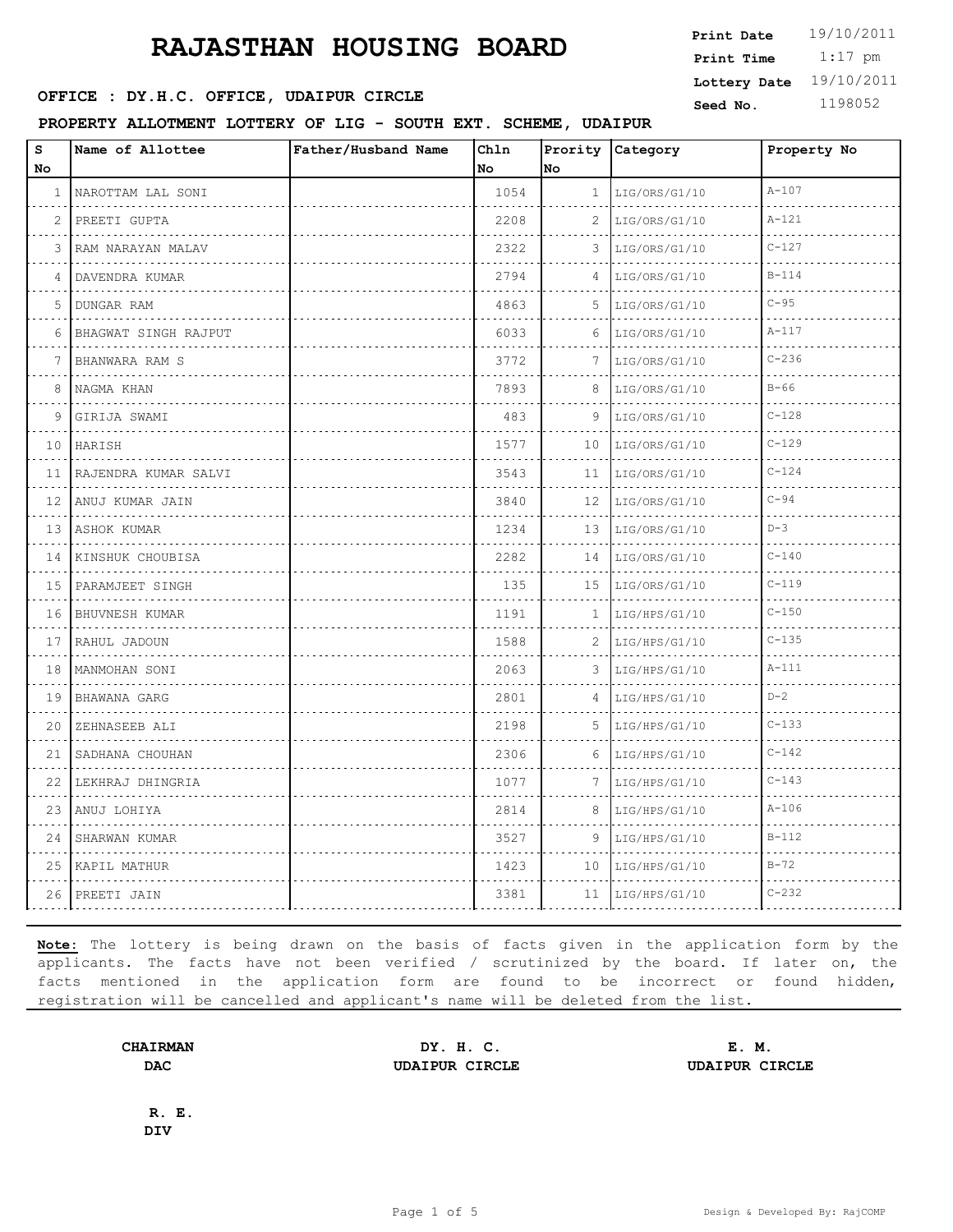## **RAJASTHAN HOUSING BOARD**

 $\mathbf{r}$ 

### PROPERTY ALLOTMENT LOTTERY OF LIG - SOUTH EXT.

|                                         | www.news.communications.com                            |                     | Print Time | $1:17$ pm |                  |  |                         |
|-----------------------------------------|--------------------------------------------------------|---------------------|------------|-----------|------------------|--|-------------------------|
|                                         |                                                        |                     |            |           |                  |  | Lottery Date 19/10/2011 |
| OFFICE : DY.H.C. OFFICE, UDAIPUR CIRCLE |                                                        |                     |            |           |                  |  | 1198052                 |
|                                         | PROPERTY ALLOTMENT LOTTERY OF LIG - SOUTH EXT. SCHEME, |                     |            |           | <b>UDAIPUR</b>   |  |                         |
|                                         | Name of Allottee                                       | Father/Husband Name | IChln      |           | Prority Category |  | Property No             |

**Print Date**  $19/10/2011$ 

| s<br>No | Name of Allottee         | Father/Husband Name | Ch1n<br>No. | No           | Prority Category   | Property No |
|---------|--------------------------|---------------------|-------------|--------------|--------------------|-------------|
| 27      | GYAN SINGH CHOUHAN       |                     | 5658        |              | $12$ LIG/HPS/G1/10 | $B - 71$    |
| 28      | KHEM RAJ PANDIYA<br>.    |                     | 4190        | 13           | LIG/HPS/G1/10      | $C - 227$   |
| 29      | ZAKIR HUSSAIN            |                     | 1961        | 14           | LIG/HPS/G1/10      | $C-93$      |
| 30      | SHAILENDRA SETH          |                     | 3554        | 15           | LIG/HPS/G1/10      | $B-110$     |
| 31      | S K TIWARI               |                     | 7044        | 16           | LIG/HPS/G1/10      | $C - 138$   |
| 32      | NAND KISHOR              |                     | 2209        | ----<br>17   | LIG/HPS/G1/10      | $B-67$      |
| 33      | RAJESH PARETA            |                     | 2421        | 18           | LIG/HPS/G1/10      | $C-98$      |
| 34      | GANGA KALSUWA<br>.       |                     | 5721        | $\mathbf{1}$ | LIG/ORS/G1/10      | $A - 113$   |
| 35      | LALIT CHOUDHARY          |                     | 3769        | 2            | LIG/ORS/G1/10      | $C - 149$   |
| 36      | MOHAMMED ASRAF           |                     | 1757        | 3            | LIG/ORS/G1/10      | $D-4$       |
| 37      | JABAR SINGH KACHHAWA     |                     | 930         | 4            | LIG/ORS/G1/10      | $A - 114$   |
| 38      | RAM DAYAL                |                     | 890         | 5            | LIG/ORS/G1/10      | $C - 224$   |
| 39      | SUDHA                    |                     | 8892        | 1            | LIG/HPS/G1/10      | $A-116$     |
| 40      | SMT AFTAB PARVEEN        |                     | 2185        | 2            | LIG/HPS/G1/10      | $C - 229$   |
|         | 41   DERMA DEVI<br>.     |                     | 2810        | 3            | LIG/HPS/G1/10      | $A - 119$   |
| 42      | HEMANT KUMAR JAROLI<br>. |                     | 2329        | 4            | LIG/HPS/G1/10      | $C - 101$   |
|         | 43   AMBA LAL MEGHWAL    |                     | 7401        | 5            | LIG/HPS/G1/10      | $C - 147$   |
| 44      | NAVNEET LAL CHANDRAYAN   |                     | 5329        | 6            | LIG/HPS/G1/10      | $A - 112$   |
| 45      | HARISH KUMAR<br>.        |                     | 1098        | 1            | LIG/ORS/G2/10      | $D-1$       |
| 46      | SUSHIL SHARMA            |                     | 6212        | $\mathbf{1}$ | LIG/ORS/G2/10      | $C - 136$   |
| 47      | JAGANI BAI               |                     | 1746        | 2            | LIG/ORS/G2/10      | $C-118$     |
| 48      | DURGESH SHRIMALI         |                     | 867         | 2            | LIG/ORS/G2/10      | $C-88$      |
| 49      | RAMESH SINGH TANWAR      |                     | 723         | 3            | LIG/ORS/G2/10      | $C - 139$   |
| 50      | DURGA SHANKAR SHARMA     |                     | 8172        | 3            | LIG/ORS/G2/10      | $C - 126$   |
| 51      | VISHNU KUMAR KHANDELWAL  |                     | 1072        | 4            | LIG/ORS/G2/10      | $C - 137$   |
|         | 52 SANJU KHANDELWAL      |                     | 1587        | 5            | LIG/ORS/G2/10      | $B-118$     |

**Note:** The lottery is being drawn on the basis of facts given in the application form by the applicants. The facts have not been verified / scrutinized by the board. If later on, the facts mentioned in the application form are found to be incorrect or found hidden, registration will be cancelled and applicant's name will be deleted from the list.

**CHAIRMAN DY. H. C. E. M. DAC UDAIPUR CIRCLE UDAIPUR CIRCLE**

**R. E. DIV**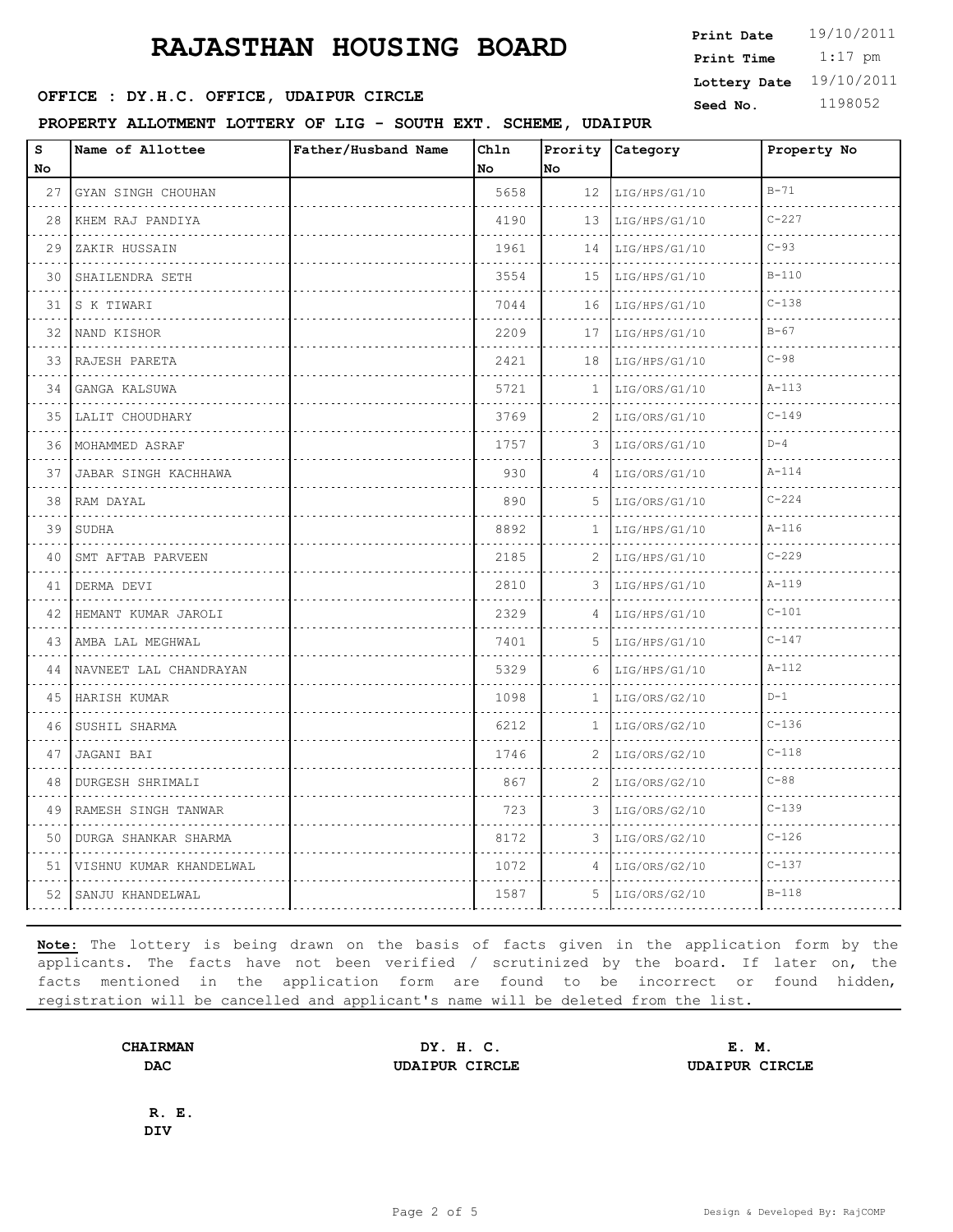## **RAJASTHAN HOUSING BOARD**

**SEED IN SEED ASSESSED SEED ASSESSED ASSESSED ASSESSED ASSESSED ASSESSED ASSESSED ASSESSED ASSESSED ASSESSED ASSESSED ASSESSED ASSESSED ASSESSED ASSESSED ASSESSED ASSESSED ASSESSED ASSESSED ASSESSED ASSESSED ASSESSED ASSES** 

**PROPERTY ALLOTMENT LOTTERY OF LIG - SOUTH EXT. SCHEME, UDAIPUR**

| $\bf s$ | Name of Allottee          | Father/Husband Name | Chln |    | Prority Category | Property No |
|---------|---------------------------|---------------------|------|----|------------------|-------------|
| No      |                           |                     | No   | No |                  |             |
| 53      | SAHNAJ BAGUM              |                     | 987  | 6  | LIG/ORS/G2/10    | $C - 134$   |
| 54      | NAND LAL                  |                     | 1591 | 7  | LIG/ORS/G2/10    | $C - 145$   |
| 55      | ARPNA JAIN                |                     | 1906 | 8  | LIG/ORS/G2/10    | $C - 132$   |
| 56      | GAYATRI SHARMA<br>.       |                     | 1457 | 9  | LIG/ORS/G2/10    | $C-84$      |
| 57      | KANTA DEVI SHARMA         |                     | 4015 | 10 | LIG/ORS/G2/10    | $C - 228$   |
| 58      | LADJI DEVI SARUPARIYA     |                     | 6498 | 11 | LIG/ORS/G2/10    | $C-91$      |
| 59      | ROSHAN LAL SUTHAR<br>.    |                     | 5393 | 12 | LIG/ORS/G2/10    | $B - 117$   |
| 60      | KURI DEVI PATEL           |                     | 2299 | 13 | LIG/ORS/G2/10    | $B-68$      |
| 61      | NITIN BHANDARI            |                     | 4116 | 14 | LIG/ORS/G2/10    | $C-99$      |
| 62      | JHAMAK LAL JAIN<br>.      |                     | 6820 | 15 | LIG/ORS/G2/10    | $C - 233$   |
| 63.     | BRIJMOHAN SHRIMALI        |                     | 4563 | 1  | LIG/HPS/G2/10    | $B-111$     |
| 64      | KARUNA RAMDEV             |                     | 7213 | 1  | LIG/HPS/G2/10    | $B-115$     |
| 65      | DINESH KUMAR TIWARI<br>.  |                     | 1189 | 2  | LIG/HPS/G2/10    | $B-116$     |
| 66      | ANAND KUMAR GARG          |                     | 8449 | 2  | LIG/HPS/G2/10    | $C - 148$   |
| 67      | SANTOSH KUMAR SHARMA<br>. |                     | 1546 | 3  | LIG/HPS/G2/10    | $C - 146$   |
| 68      | GEETA DEVI AGRAWAL<br>.   |                     | 6303 | 3  | LIG/HPS/G2/10    | $C - 231$   |
| 69      | KAILASH CHAND SHARMA      |                     | 3874 | 4  | LIG/HPS/G2/10    | $A - 115$   |
| 70      | BANTI SHARMA<br>.         |                     | 3889 | 5  | LIG/HPS/G2/10    | $C - 225$   |
| 71      | GOVIND TIWARI<br>.        |                     | 3974 | 6  | LIG/HPS/G2/10    | $C - 117$   |
| 72      | NAND KISHORE SHARMA       |                     | 1596 | 7  | LIG/HPS/G2/10    | $A - 110$   |
| 73      | NEMI CHAND SHARMA         |                     | 4061 | 8  | LIG/HPS/G2/10    | $C-96$      |
| 74      | ASHA SHARMA               |                     | 4866 | 9  | LIG/HPS/G2/10    | $C-86$      |
| 75      | VIDHYA DEVI               |                     | 915  | 10 | LIG/HPS/G2/10    | $C-89$      |
| 76      | ANIL KUMAR                |                     | 1085 | 11 | LIG/HPS/G2/10    | $C-97$      |
| 77      | ASHA                      |                     | 2058 | 12 | LIG/HPS/G2/10    | $C - 123$   |
| 78      | RITU                      |                     | 2072 | 13 | LIG/HPS/G2/10    | $A - 109$   |

**Note:** The lottery is being drawn on the basis of facts given in the application form by the applicants. The facts have not been verified / scrutinized by the board. If later on, the facts mentioned in the application form are found to be incorrect or found hidden, registration will be cancelled and applicant's name will be deleted from the list.

**CHAIRMAN DY. H. C. E. M. DAC UDAIPUR CIRCLE UDAIPUR CIRCLE**

**R. E. DIV**

 1:17 pm **Print Date**  $19/10/2011$ **Print Time Lottery Date** 19/10/2011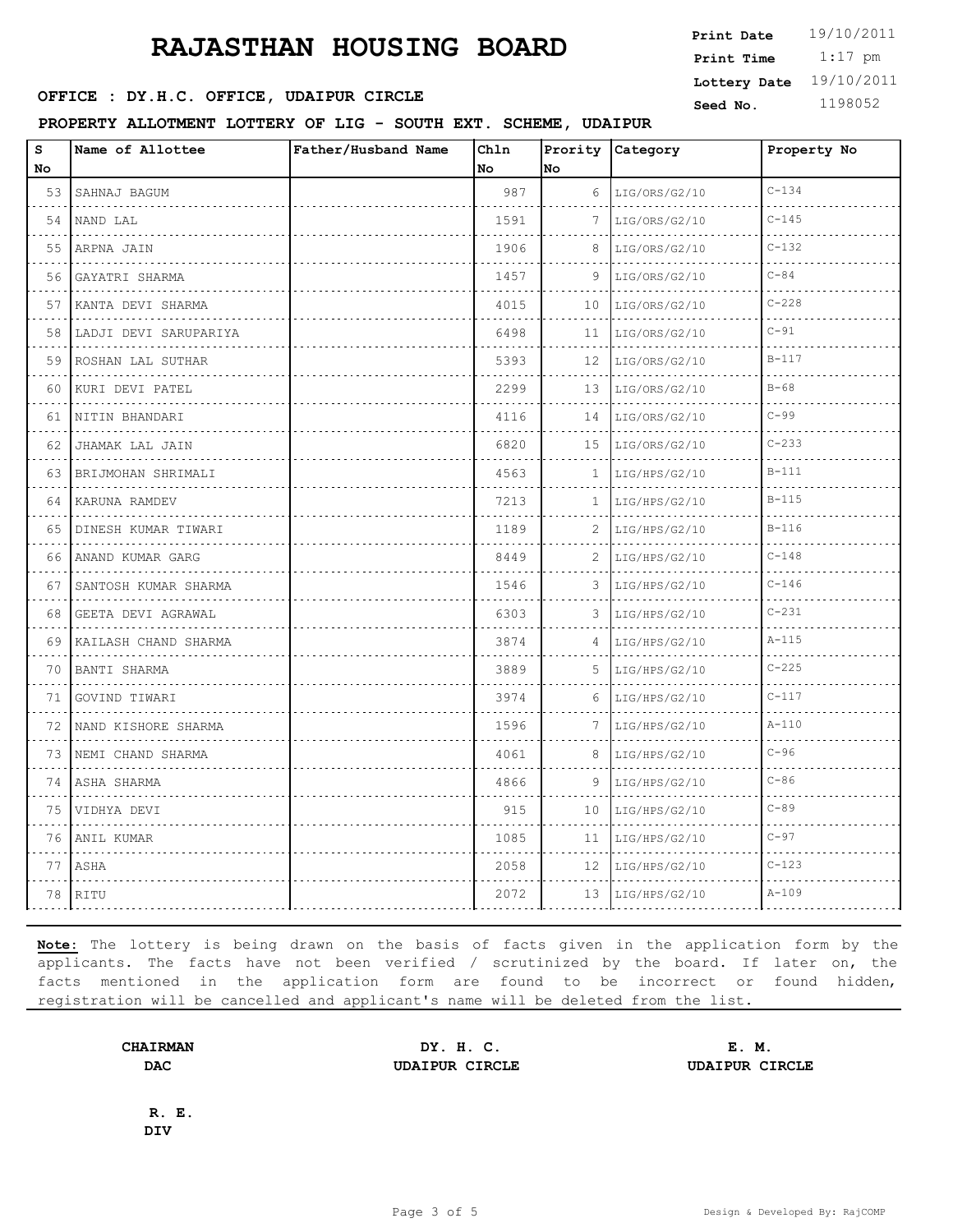# **RAJASTHAN HOUSING BOARD** Frint Pate 19/10/2011

**SEED : DY.H.C. OFFICE, UDAIPUR CIRCLE** Seed No. 1198052

### **PROPERTY ALLOTMENT LOTTERY OF LIG - SOUTH EXT. SCHEME, UDAIPUR**

| Print Date              | 19/10/2011 |
|-------------------------|------------|
| Print Time              | $1:17$ pm  |
| Lottery Date 19/10/2011 |            |
|                         |            |

| $\bf s$<br>No.                                                                                                                             | Name of Allottee             | Father/Husband Name | Ch1n<br>No | No           | Prority Category   | Property No |
|--------------------------------------------------------------------------------------------------------------------------------------------|------------------------------|---------------------|------------|--------------|--------------------|-------------|
| 79                                                                                                                                         | AMAR CHAND PALIWAL<br>.      |                     | 5145       | 14           | LIG/HPS/G2/10      | $B - 108$   |
| 80                                                                                                                                         | HITESH KUMAR CHOUBISA        |                     | 1974       | 15           | LIG/HPS/G2/10      | $C - 121$   |
| 81                                                                                                                                         | NAZAR SINGH JAIN             |                     | 3422       | 16           | LIG/HPS/G2/10      | $C - 221$   |
| 82                                                                                                                                         | .<br>HARGOVIND MEHRA         |                     | 3601       | 1            | LIG/ORS/G4/10      | $C - 234$   |
| 83                                                                                                                                         | VIJAY KUMAR SALVI            |                     | 6702       | 2            | LIG/ORS/G4/10      | $C - 130$   |
| 84                                                                                                                                         | SHAILENDRA SINGH             |                     | 7302       | 3            | LIG/ORS/G4/10      | $A - 108$   |
| 85                                                                                                                                         | ANCHI                        |                     | 4588       | 4            | LIG/ORS/G4/10      | $C-90$      |
| 86                                                                                                                                         | TARA CHAND REGAR             |                     | 1188       | 1.           | LIG/HPS/G4/10      | $B - 73$    |
| 87                                                                                                                                         | JAI KUMAR                    |                     | 1574       | 2            | LIG/HPS/G4/10      | $C - 144$   |
| 88                                                                                                                                         | NEERAJ KUMARI JATAV          |                     | 1736       | 3            | LIG/HPS/G4/10      | $B-107$     |
| 89                                                                                                                                         | ROOP LAL SALVI               |                     | 1761       | 4            | LIG/HPS/G4/10      | $C - 85$    |
| 90                                                                                                                                         | RAMESHWAR                    |                     | 2324       | .5.          | LIG/HPS/G4/10      | $C - 100$   |
| 91                                                                                                                                         | BHARAT RAM MEENA<br>.        |                     | 3827       | 1            | LIG/ORS/G5/10      | $C-92$      |
| 92                                                                                                                                         | RAJENDRA KUMAR DAMOR         |                     | 4270       | 2            | LIG/ORS/G5/10      | $B-69$      |
| 93                                                                                                                                         | SHANTI LAL DAMOR<br>.        |                     | 4382       | 3            | LIG/ORS/G5/10      | $B-65$      |
| 94                                                                                                                                         | MAHENDRA MEENA<br>. <b>.</b> |                     | 4660       | 1            | LIG/HPS/G5/10<br>. | $C - 230$   |
| 95                                                                                                                                         | GOVIND MEENA                 |                     | 3615       | 2            | LIG/HPS/G5/10      | $B-70$      |
| 96                                                                                                                                         | MUKESH KUMAR                 |                     | 1713       | 3            | LIG/HPS/G5/10      | $B - 64$    |
| 97                                                                                                                                         | DHARMI BAI MEENA             |                     | 1763       | 4            | LIG/HPS/G5/10      | $B-113$     |
| 98                                                                                                                                         | PUNIT CHATURVEDI             |                     | 5640       | $\mathbf{1}$ | LIG/ORS/G6/10      | $C - 223$   |
| 99<br>$\mathcal{L}^{\mathcal{A}}\left( \mathcal{A}^{\mathcal{A}}\right) =\mathcal{L}^{\mathcal{A}}\left( \mathcal{A}^{\mathcal{A}}\right)$ | DHARMINDRA SINGH             |                     | 2796       | 1            | LIG/HPS/G6/10      | $A - 118$   |
| 100                                                                                                                                        | VINITA GAUR                  |                     | 8546       | 2            | LIG/HPS/G6/10      | $C - 131$   |
| 101<br>د د د د                                                                                                                             | BHORAJ MOOLCHANDANI          |                     | 6274       | $\mathbf{1}$ | LIG/HPS/G7/10      | $C - 222$   |
| 102<br>.                                                                                                                                   | YOGENDRA SINGH               |                     | 4554       | $\mathbf{1}$ | LIG/ORS/G8/10      | $C - 235$   |
| 103                                                                                                                                        | BAJRAG SINGH RATHORE         |                     | 2641       | 2            | LIG/ORS/G8/10      | $A - 120$   |
|                                                                                                                                            | 104   HEMRAJ MANARIA         |                     | 714        | $\mathbf{1}$ | LIG/HPS/G8/10      | $C - 125$   |
|                                                                                                                                            |                              |                     |            |              |                    |             |

**Note:** The lottery is being drawn on the basis of facts given in the application form by the applicants. The facts have not been verified / scrutinized by the board. If later on, the facts mentioned in the application form are found to be incorrect or found hidden, registration will be cancelled and applicant's name will be deleted from the list.

**CHAIRMAN DY. H. C. E. M. DAC UDAIPUR CIRCLE UDAIPUR CIRCLE**

**R. E. DIV**